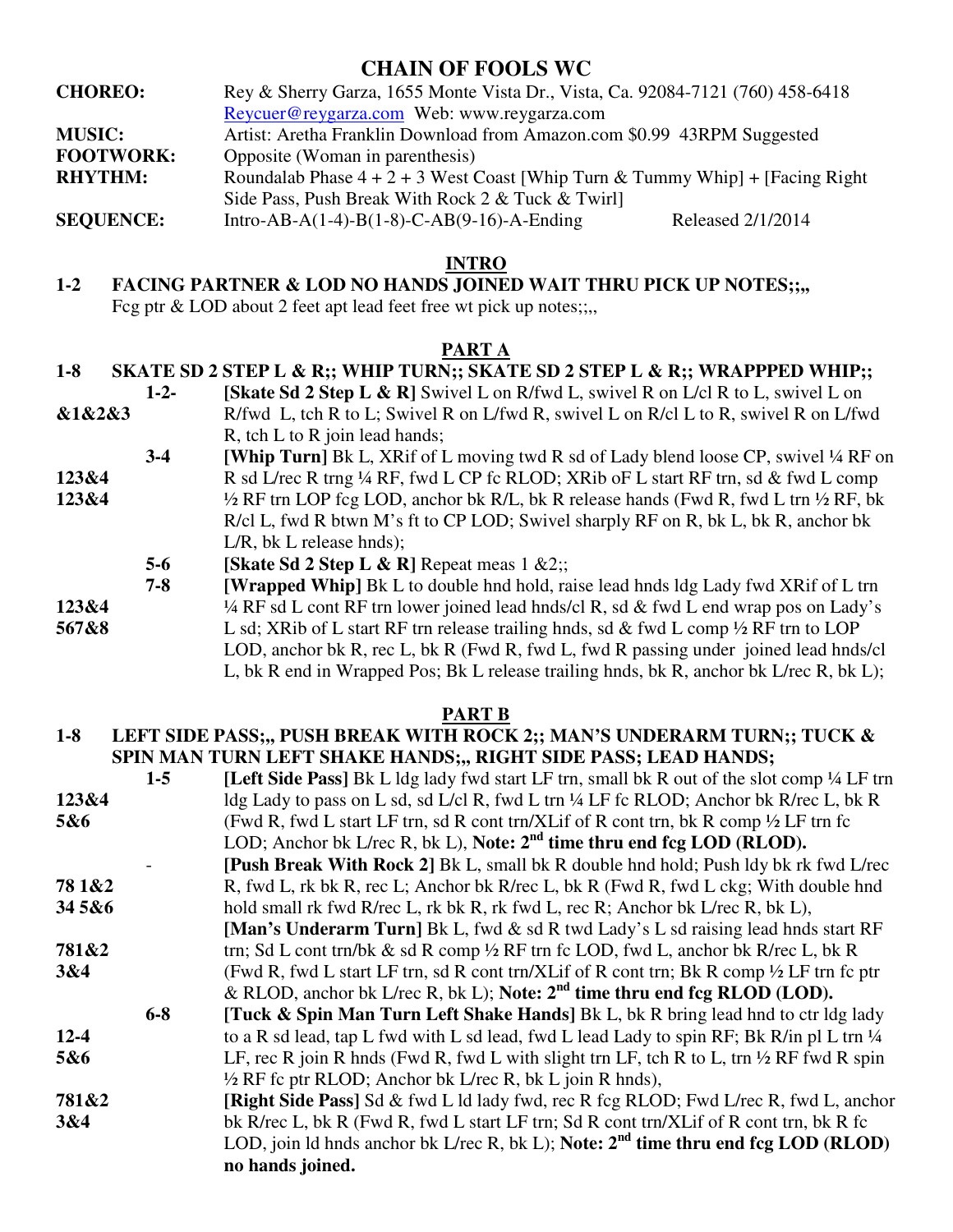| $9 - 16$ |           | TUMMY WHIP;; SUGAR PUSH;,, UNDERARM TURN;; TUCK & TWIRL;,,                                                      |
|----------|-----------|-----------------------------------------------------------------------------------------------------------------|
|          |           | <b>FACING RIGHT SIDE PASS;;</b>                                                                                 |
|          | $9-10$    | <b>[Tummy Whip]</b> Bk L lead lady fwd release ld hands, XRif of L moving to lady's R sd                        |
| 123&4    |           | outsd the slot plcg R hnd on lady's R hip bone, swivel 1/4 RF on R sd L/rec R trn 1/4 RF,                       |
| 567&8    |           | fwd L to Lady's L sd fcg LOD; Release Lady hip XRib of L start RF trn sd & fwd L                                |
|          |           | comp 1/2 RF trn to LOP RLOD, anchor bk R/rec L, bk R (Fwd R, fwd L, fwd R/cl L, bk                              |
|          |           | R; Bk L, bk R, anchor bk L/rec R, bk L);                                                                        |
|          | $11 - 13$ | [Sugar Push] Bk L, bk R, tap L slightly fwd, in plc L; Anchor bk R/rec L, bk R (Fwd R,                          |
| 1234 5&6 |           | fwd L, tap R slightly bk, bk R; Anchor bk L/rec R, bk L),                                                       |
|          |           | [Underarm Turn] Bk L, raise ld hnds ldg Lady to pass on R sd XRif of L to R sd of                               |
| 781&2    |           | Lady start RF trn; Sd L/cl R, sd & fwd L comp RF trn fc LOD, anchor bk R/rec L, bk R                            |
| 3&4      |           | (Fwd R, fwd L start LF trn under ld hnds; Sd R cont trn/XLif of R cont trn, bk R comp                           |
|          |           | trn fc RLOD, anchor bk L/rec R, bk L); Note: $2nd$ time thru end fcg RLOD (LOD)                                 |
|          | $14 - 16$ | <b>[Tuck &amp; Twirl]</b> Bk L, bk R bring lead hnd to ctr ldg lady to a R sd lead, tap L fwd with              |
| $56 - 8$ |           | L sd lead, fwd L lead Lady to spin RF under lead hnds; Anchor bk R/rec L, bk R (Fwd R,                          |
| 1&2      |           | fwd L with slight trn LF, tch R to L; Under lead hnds trn $\frac{1}{2}$ RF fwd R spin $\frac{1}{2}$ RF fc ptr & |
|          |           | RLOD; Anchor bk L/rec R, bk L),                                                                                 |
|          |           | <b>[Facing R Sd Pass]</b> Double hnd hld bk L, XRif of L trng RF; Sd L cont trn/XRif of L, sd                   |
| 345&6    |           | L fc RLOD, anchor bk R/rec L, bk L (Fwd R, fwd L start RF trn; XRif of L cont trn/sd L,                         |
| 7&8      |           | XRif of L comp trn fc LOD, anchor bk L/rec R, bk L); Note: $2nd$ time thru end fcg LOD                          |
|          |           | (RLOD)                                                                                                          |

## **REPEAT PART A (1-4) REPEAT PART B (1-8) END FCG PTR & LOD NO HANDS**

#### **PART C**

#### **1-9.5 BACK POINTS WITH CLAPS;; FORWARD POINTS WITH CLAPS;; LADY ROLL IN & OUT;; SLOW SIDE BREAK WITH ARMS; CHICKEN WALKS 4 QUICK; SUGAR PUSH;,,**

- **1-2 [Bk Pts With Clap]** Bk L, pt R to sd clap, bk R, pt L to sd clap (Fwd R, pt L to sd **1-3- 1-3**- clap, fwd L, pt R to sd clap); Repeat meas 1;
- **3-4** [Fwd Pts With Clap] Fwd L, pt R to sd clap, fwd R, pt L to sd clap (Bk R, pt L to sd **1-3- 1-3**- clap, bk L, pt R to sd clap); Repeat meas 3;
- **5**-**6 [Lady Roll In & Out]** Bk L ldg lady to roll RF with ld hnds to M's R sd, bk R, rec
- **123 123-** fwd L, -(Fwd R trng RF, sd & bk L comp RF trn fcg LOD, small bk R, -); Lead lady to roll out LF rec R, small fwd L, in pl R, - (Fwd L trng LF, sd & bk R comp trn fc RLOD, small bk  $L$ ,  $-$ );
- **7-9.5 [Slow Sd Breaks Chicken Walks]** Sd L, sd R with arms up & to sd chin up, cl L, cl R; **1234 1234** Join lead hnds Bk L, R, L R –(With swivel action on weighted ft fwd R, L, R, L); **[Sugar Push]** Repeat meas 11.5 of part B no hands;..

#### **REPEAT PART A REPEAT PART B (9-16) END FCG PTR & LOD REPEAT PART A**

#### **ENDING**

- **1-8 CHICKEN WALKS 2 SLOW; 4 QKS; SUGAR PUSH;,, LADY ROLL IN SHADOW MAN IN 2; SKATE SD 2 STEP L & R;; SKATE SD 2 STEP L; PT R TO SD;** 
	- **1-8 Chicken Walks 2 Slow 4 Ok**] Bk L, -, bk R, (With swivel action fwd R, -, fwd L, -);
- **1-3- 1234 Repeat meas 8 of part C;**